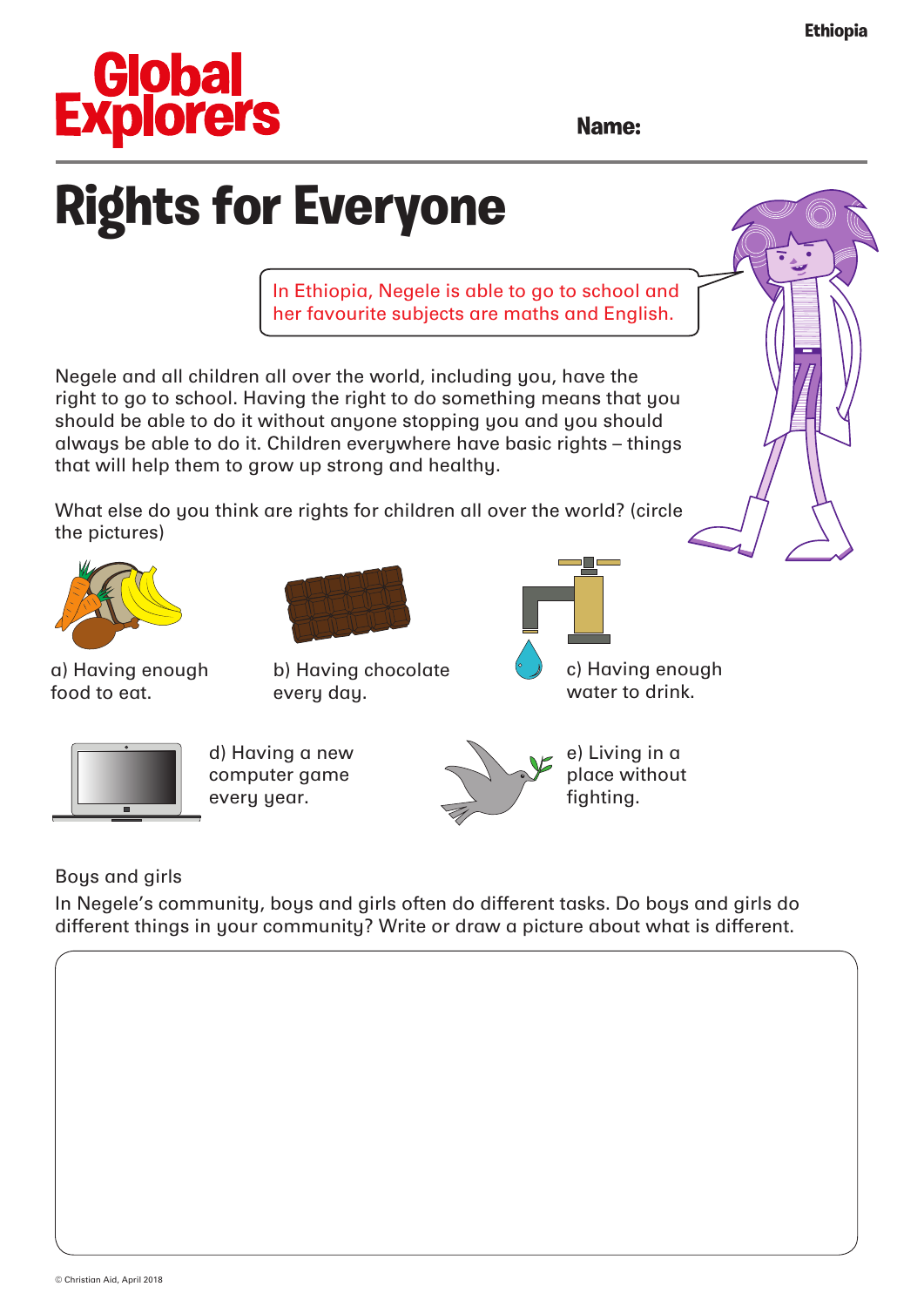Negele thinks that girls are more important than boys! Do you agree? Write why below.

My most important possession

Draw a picture of the most important thing you own.



Explain why the picture above is your most important possession.



In Negele's community, cows are the most important possession people can own. Cows give people milk to drink and to sell, and owning a cow gives you the chance to speak out at community meetings and vote for things you want to happen. Now the community leaders have made a local rule that stops girls getting married before they are 18. This means that they can keep on going to school to learn.

How do you think Negele feels now she won't have to get married at a young age and can keep going to school?